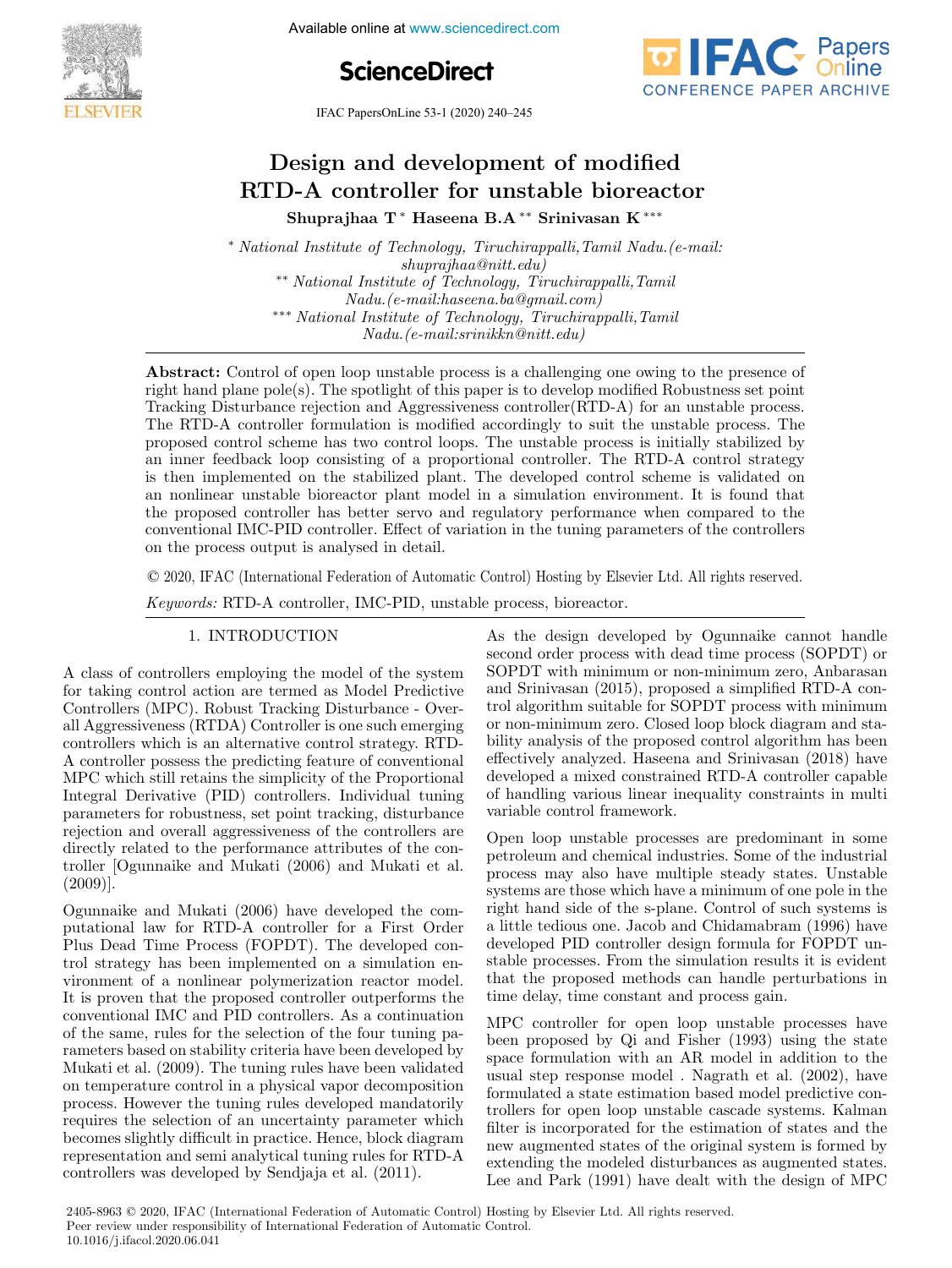for multi variable unstable processes with constraints on manipulated variables. A quadratic dynamic matrix control scheme developed with state feedback for stabilization of the unstable process is found to handle constraints on the manipulated variable.

From the survey of literature of recent researches, it is evident that the RTD-A controller outperforms the other classical model predictive control schemes such as internal model control (IMC), dynamic matrix control (DMC) in terms of both set point tracking as well as disturbance rejection. Also researchers have so far developed RTD-A controllers for stable processes with or without constraints. This creates a motivation to formulate RTD-A control law for unstable processes. This paper focuses on development of RTD-A controller for Second order processes with one pole in the right hand plane creating instability.

The same existing RTDA-A control scheme cannot be directly implemented to the unstable problem as such. This paper proposes a RTD-A control strategy with modifications suitable to be used for unstable processes.

## The paper is organized as follows:

Section 1 briefs about the history and recent researches carried out in RTD-A control algorithm. Section 2 proposes the modified design of RTD-A controller for Second order process with RHP pole. An illustrative numerical example is presented in Section 3. Design and Development of RTD-A controller for unstable bioreactor process is dealt in Section 4. Section 5 concludes the paper.

#### 2. DESIGN OF MODIFIED RTD-A CONTROLLER FOR SECOND ORDER RHP SYSTEMS

The proposed control strategy consists of two control loops. The unstable process is first stabilized using a suitable proportional(P) only controller. Cascade control scheme of control law formulation is adopted where the inner loop consists of only the stabilizing controller. The RTD-A control scheme is implemented in the outer loop with the stabilized model of the unstable process. A simple proportional only controller suits well for stabilization of the open loop unstable process with one pole in the RHS. However, any other form of controller could be used in the inner loop for stabilization of more complicated unstable systems. The proposed control scheme is represented as shown in the block diagram.

An SOPDT system with one pole in the right hand side is considered as given below.

$$
G(s) = \frac{Ke^{-\theta s}}{(s-a)(s+b)}\tag{1}
$$

where K is the process gain,  $\theta$  is the dead time, a and b are the unstable and stable poles respectively.

The RHP pole is first stabilized using a suitable Proportional (P) controller with gain  $K_c$ .

The proposed control strategy is of the cascade controller. The inner feedback loop is for the stabilization of the unstable process and the RTD-A controller in outer feed forward loop takes care of the performance attributes.



Fig. 1. Block diagram representation of modified RTD-A controller for unstable processes

The closed loop transfer function of the inner loop when the unstable system is stabilized using a proportional controller is derived in this section. The unstable transfer function is given as in equation (1).

$$
G'(s) = \frac{K_c K e^{-\theta s}}{(s-a)(s+b) + K_c K e^{-\theta s}}
$$
 (2)

On proper approximation of the dead time as  $(1-\theta s)$  using appropriate approximation equation (2) is rewritten as

$$
G'(s) = \frac{K_c K e^{-\theta s}}{(s-a)(s+b) + K_c K (1-\theta s)}
$$
(3)

On simplification

$$
G'(s) = \frac{K_c K e^{-\theta s}}{s^2 + (b - a - K_c K \theta)s + (K_c K - ab)} \tag{4}
$$

Taking  $\tau'$  as the time constant and  $\zeta'$  as the damping coefficient of the stabilized system, equation (4) is rewritten as,

$$
G'(s) = \frac{K'e^{-\theta s}}{\tau'^2 s^2 + 2\zeta'\tau's + 1}
$$
 (5)

One step ahead prediction in the discrete domain is given as,

$$
\hat{y}(k+1) = c_1 \hat{y}(k) + c_2 \hat{y}(k-1) + d_1 u(k-M) + d_2 u(k-M-1)
$$
\n(6)

Where, M stands for the delay period given by  $round(\frac{\theta}{T_s})$ with  $T_s$  sampling time.  $c_1, c_2, d_1, d_2$  are the discrete model parameters.

General 'L' step ahead future prediction of the discrete model output with M steps delay is written as,

$$
\hat{y}(k+M+L) = \alpha \hat{y}(k) + \beta \hat{y}(k-1) + \gamma u(k-M-1) + \sum_{j=0}^{M-1} \lambda(j)u(k-M+j) + \sum_{j=M}^{X-1} \lambda(j)u(k)
$$
\n(7)

Where  $\alpha$ ,  $\beta$ ,  $\gamma$ ,  $\lambda$  are the respective coefficients and  $X =$  $M+1$ .

The predicted model output is updated using the available process measurements. This forms the differentiating factor of the RTD-A control scheme from the rest of the model based control strategies.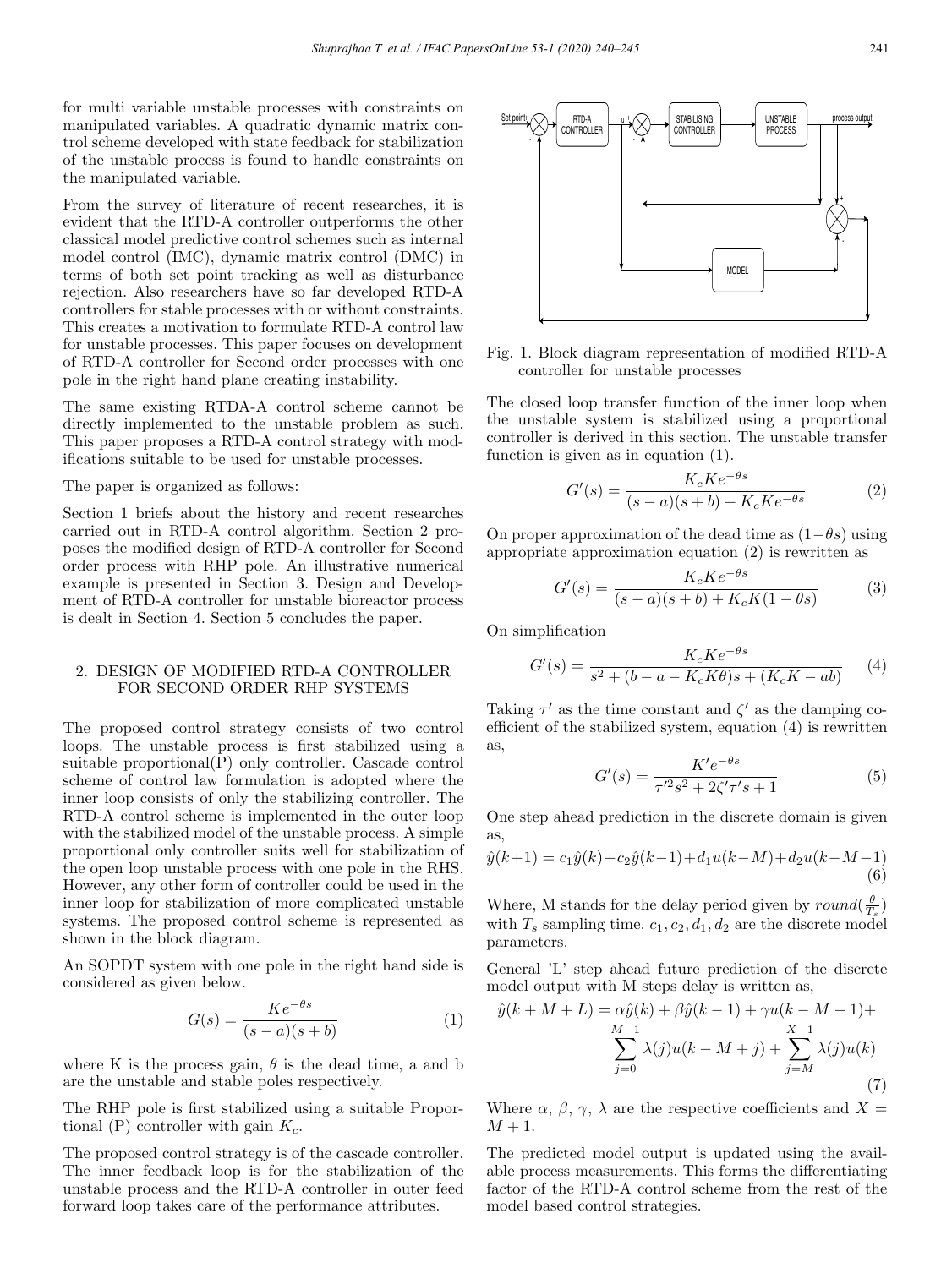The model update equation is given as,

$$
\tilde{y}(k + M + L) = \alpha \hat{y}(k) + \beta \hat{y}(k - 1) + \gamma u(k - M - 1) +
$$
  

$$
\sum_{j=0}^{M-1} \lambda(j)u(k - M + j) + \sum_{j=M}^{X-1} \lambda(j)u(k) + \hat{e}_d(k + M + L|k)
$$
  
(8)

Where  $\hat{e}_d(k+M+L|k)$  denotes the update of the future error prediction. It is dependent on the disturbance rejection parameter  $\theta_d$ .  $\hat{e}_d(k + M + L|k)$  is formulated as

$$
\hat{e_d}(k + M + L|k) = \hat{e}_d(k) + \frac{(1 - \theta_d)}{\theta_d} [1 - (1 - \theta_d)^{M + L}] \delta \hat{e}_d(k)
$$
\n(9)

where,  $\theta_d$ , the disturbance rejection parameter, can vary from 0 to 1.

 $\delta \hat{e}_d(k)$  is the difference in the present and one-step previous value of the error.  $\hat{e}_d(k)$  is the prediction of the current disturbance effect.

$$
\hat{e}_d(k) = \theta_r \hat{e}_d(k-1) + (1 - \theta_r)e(k) \tag{10}
$$

where,  $e(k)$  is the modeling error.  $\hat{e}_d(k)$ , is dependent on the robustness parameter  $\theta_r$  which lies between 0 and 1. When  $\theta_r$  is 1, the closed loop system is highly stable.

The control law is formulated to bring the process output close to the set point and thus making error as zero. An error minimization based optimization problem is solved to compute the control law. The objective function of the optimization problem is posed as,

$$
\min_{u(k)} \sum_{L=1}^{N} (y_{set}(k+L) - \tilde{y}(k+M+L))^2
$$
 (11)

 $y_{set}(k)$  denotes the set point trajectory for a defined set point  $y_{def}$  and  $y_{set}(k+L)$  denotes the reference trajectory for L step ahead predictions. The set point trajectory,  $y_{set}(k)$  is defined as,

$$
y_{set}(k) = \theta_t y_{set}(k) + (1 - \theta_t) y_{def}
$$
 (12)

 $\theta_t$  indicates the set-point trajectory tracking parameter of the RTD-A controller. It lies between 0 and 1.

The final control law of the RTD-A controller is computed as,

$$
u(k) = \frac{\sum_{L=1}^{N} \Phi_L(k) (\sum_{j=M}^{X-1} \lambda(j))}{\sum_{L=1}^{N} (\sum_{j=M}^{X-1} \lambda(j)^2)}
$$
(13)

Where  $\Phi_L(k)$  is given as,

$$
\Phi_L(k) = \sum_{L=1}^{M} (y_{set}(k+L) - \alpha \hat{y}(k) - \beta \hat{y}(k-1) - \gamma u(k-M-1) - \gamma u(k-M-1) - (14) \n\sum_{j=0}^{M-1} (\lambda(j)u(k-M+j) - \hat{e}_d(k+M+L|k))
$$

Prediction horizon, L defines the overall aggressiveness of the developed controller. Prediction horizon is related to



Fig. 2. Process output and control input of numerical example

the aggressiveness tuning parameter,  $\theta_a$  by the following relation.

$$
\theta_a = 1 - e^{((L-1)T_s)/\tau'} \tag{15}
$$

The four tuning parameters of the RTD-A control scheme for robustness, set point tracking, disturbance rejection and aggressiveness are  $\theta_r$ ,  $\theta_t$ ,  $\theta_d$ ,  $\theta_a$  respectively.

#### 3. ILLUSTRATIVE EXAMPLE

The above proposed RTD-A control scheme is demonstrated through an unstable transfer function model in this section. A transfer function with process gain 1, with one stable pole at -3.1086 and one unstable pole at 1.1086 is considered for simulation purpose.

The transfer function is as follows

$$
G(s) = \frac{1}{s^2 + 2s - 3.446} \tag{16}
$$

The stabilizing gain  $K_c$  for this transfer function is found to be 4. When the unstable transfer function model is stabilized with this stabilizing gain, the transfer function of the stabilized model is found to have stable poles at  $(-1+1.56i)$  and  $(-1-1.56i)$ . This yields the stable transfer function model,

$$
G'(s) = \frac{4}{s^2 + 2s + 0.554} \tag{17}
$$

RTD-A controller is designed for the above transfer function model as given in Eq.(15). The tuning parameters  $\theta_r, \theta_t, \theta_d, \theta_a$  are tuned as per the tuning rules given by Anbarasan and Srinivasan (2015). The tuning parameters for the system are set as 0.5, 0.9, 0.1 and 0.4 with prediction horizon N as 8 respectively. The controller performance is compared with that of an IMC-based PID controller. The tuning parameter  $\lambda$  for IMC-PID is chosen as 0.5. The servo and regulatory response of the plant output for a set point of 10 is shown in Fig. 2 along with the control input. An output disturbance is introduced to the plant output and it is seen that the designed RTD-A controller is capable of rejecting the disturbance and track the set point in a better manner than the IMC-PID.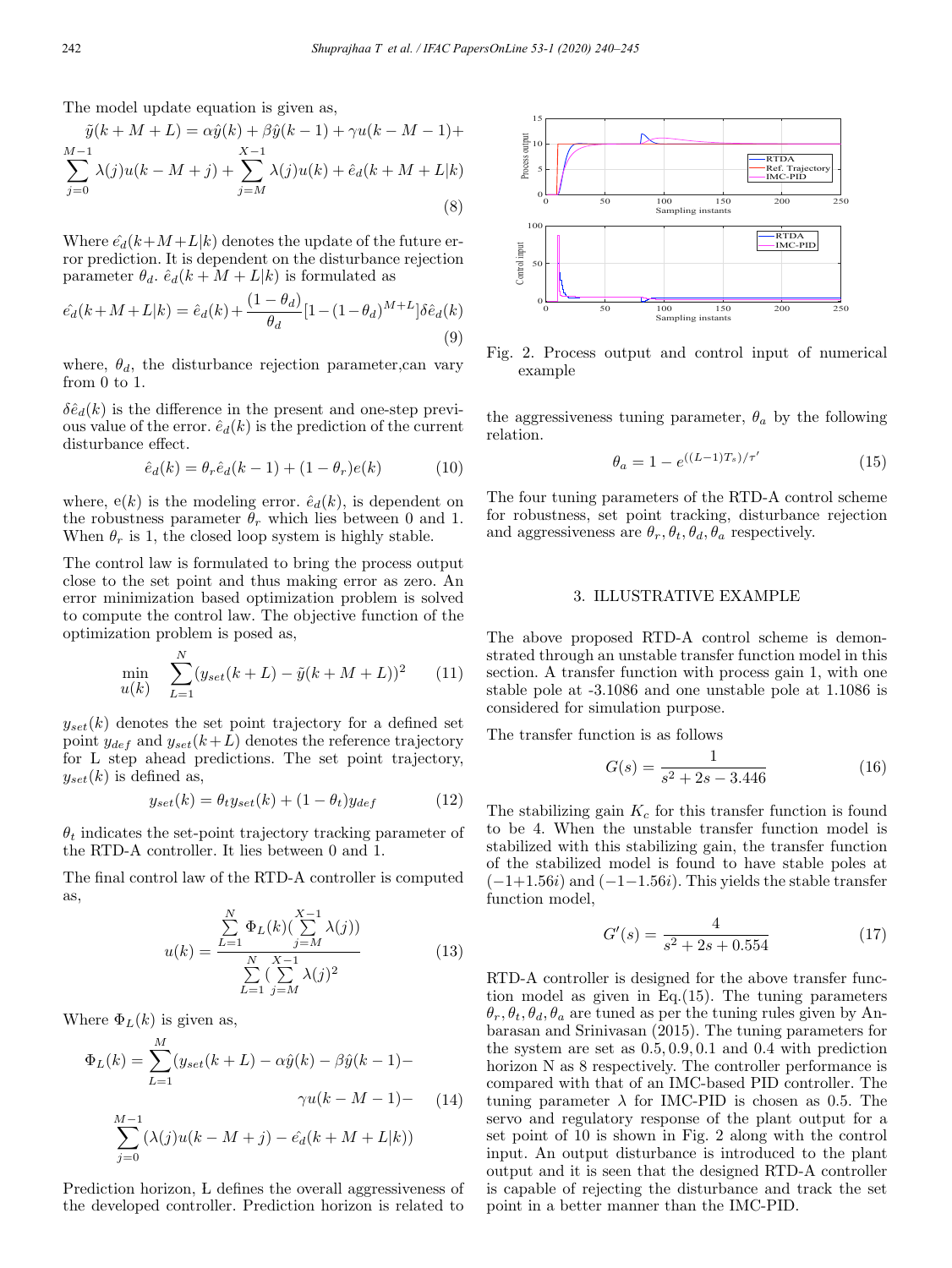# 4. DESIGN OF MODIFIED RTD-A CONTROLLER FOR NON-LINEAR UNSTABLE BIOREACTOR PLANT

Biochemical reactor plants are widely used in various fields of applications such as treatment of waste water, fermentation and pasteurization processes. Substrate element is consumed by the biological mass to produce proliferated cells. D and Lim H C (1981) have given the governing mathematical modeling equations of a continuous stirred tank bioreactor for growth of the methanol utilizing microorganism Methylomonas under conditions where methanol is the rate limiting substrate.

The non-linear modeling equations of the continuous stirred tank bioreactor as stated by Srinivas and Chidambaram (1995), is given as,

$$
\dot{x}_1 = (\mu(x_2) - D)x_1 \tag{18}
$$

$$
\dot{x}_2 = -\sigma(x_2)x_1 + D(x_{2f} - x_2) \tag{19}
$$

where  $\mu(x_2)$  and  $\sigma(x_2)$ , the specific growth rate and the specific consumption rate are given by the relation,

$$
\mu(x_2) = \frac{0.504x_2(1 - 0.24x_2)}{0.00089 + x_2 + 0.406x_2^2} \tag{20}
$$

$$
\sigma(x_2) = \frac{x_2(1.32 + 3.86x_2 - 0.661x_2^2)}{0.00089 + x_2 + 0.406x_2^2}
$$
(21)

Biomass concentration and reactor substrate concentration are two dimensionless quantities corresponding to the two states. D represents the dilution rate in  $h^{-1}$ .  $\mu$ and  $\sigma$  represents the specific growth rate and the specific consumption rate respectively.  $x_{2f}$  represents the feed substrate concentration. The bioreactor plant is controlled for desired reactor substrate concentration  $x_2$  with respect to the input dilution rate D.

Operating the above non-linear biochemical reactor model at a dilution rate of 0.4 and feed substrate concentration of 1.8 it results in three steady state operating points out of which one is unstable. [0.24; 0.40] forms the unstable operating point.

The transfer function relating the substrate concentration (0.4) and the input dilution rate (0.4) having one RHP pole at 0.123 is given by Srinivas and Chidambaram (1995),

$$
G_p(s) = \frac{1.46s + 0.5725}{s^2 + 0.8934s - 0.12571}
$$
 (22)

The above unstable RHP system is stabilized with a gain 0.65. The stabilized transfer function is given by,

$$
G_p'(s) = \frac{0.91s + 0.3718}{s^2 + 1.80s + 0.24639}
$$
 (23)

The discrete model parameters  $c_1, c_2, d_1, d_2$  for the RTD-A controller are 1.689, −0.6977, 0.1592 and −0.1467 respectively. The controller is tuned effectively to achieve an aggressive closed loop characteristics to obtain faster response. The tuning parameters  $\theta_r$ ,  $\theta_t$ ,  $\theta_d$ ,  $\theta_a$  are chosen appropriately as 0.5, 0.01, 0.5 and 0.3 respectively as per the tuning rules developed by Anbarasan and Srinivasan



Fig. 3. Servo regulatory response of proposed modified RTD-A and conventional IMC-PID controllers on unstable bioreactor

(2015). The proposed modified RTD-A control scheme is implemented on the non-linear model of the Bioreactor developed by Srinivas and Chidambaram (1995). The controller has been designed with the linearized model and implemented in the non-linear model. Comparison plot of servo and regulatory performance of RTD-A controller and IMC-PID controller on the unstable bioreactor plant is presented in Fig. 3. The controller is able to track the desired set point of 0.8 substrate concentration. An input disturbance of variation of the feed substrate concentration,  $x_{2f}$  from 1.28 to 3 is introduced and the proposed controller is capable of rejecting the input disturbance and track the desired reference trajectory. As the controller is developed using a linearised model and implemented on a non-linear model, the controller is automatically subjected to probability of plant-model mismatch. It is evident from the servo and regulatory response of the controller that the developed controller is robust enough to handle these plant model mismatch.

# 5. ANALYSIS ON VARIATION IN TUNING PARAMETERS

Closer the value of the set point tracking parameter  $\theta_t$  to 1, the response becomes more and more sluggish and when  $\theta_t = 1$  the set point changes are fully ignored. When  $\theta_t$  is close to 0 an instantaneous set point tracking performance is achieved. This variation in  $\theta_t$  tuning parameter variation is shown in Fig. 4. Servo and regulatory responses when  $\theta_t$  is 0.9, 0.01, 0.8 while maintaining the other tuning parameters at a constant value is presented. It is inferred from the response that the set point tracking capability decreases as  $\theta_t$  approaches 1 and the controller becomes more and more conservative in nature. The transient response of  $\theta_t$  values 0.9, 0.8 is found to be sluggish which makes the overall settling time delayed. It is also explicitly seen that variation of  $\theta_t$  has its effect only on the servo problem while it has null effects in the disturbance rejection.

The process output response is shown in Fig. 5 for various values of  $\theta_d$  ranging from 0 to 1 with other tuning parameters kept constant. When  $\theta_d$  equals 1, from Eq.(9) it could be inferred that, at the estimated error at any current instant the prediction of disturbance effect in the future will be a constant non-changing value. Similarly, substitution of  $\theta_d$  as 0 in Eq.(9) indicates that in the future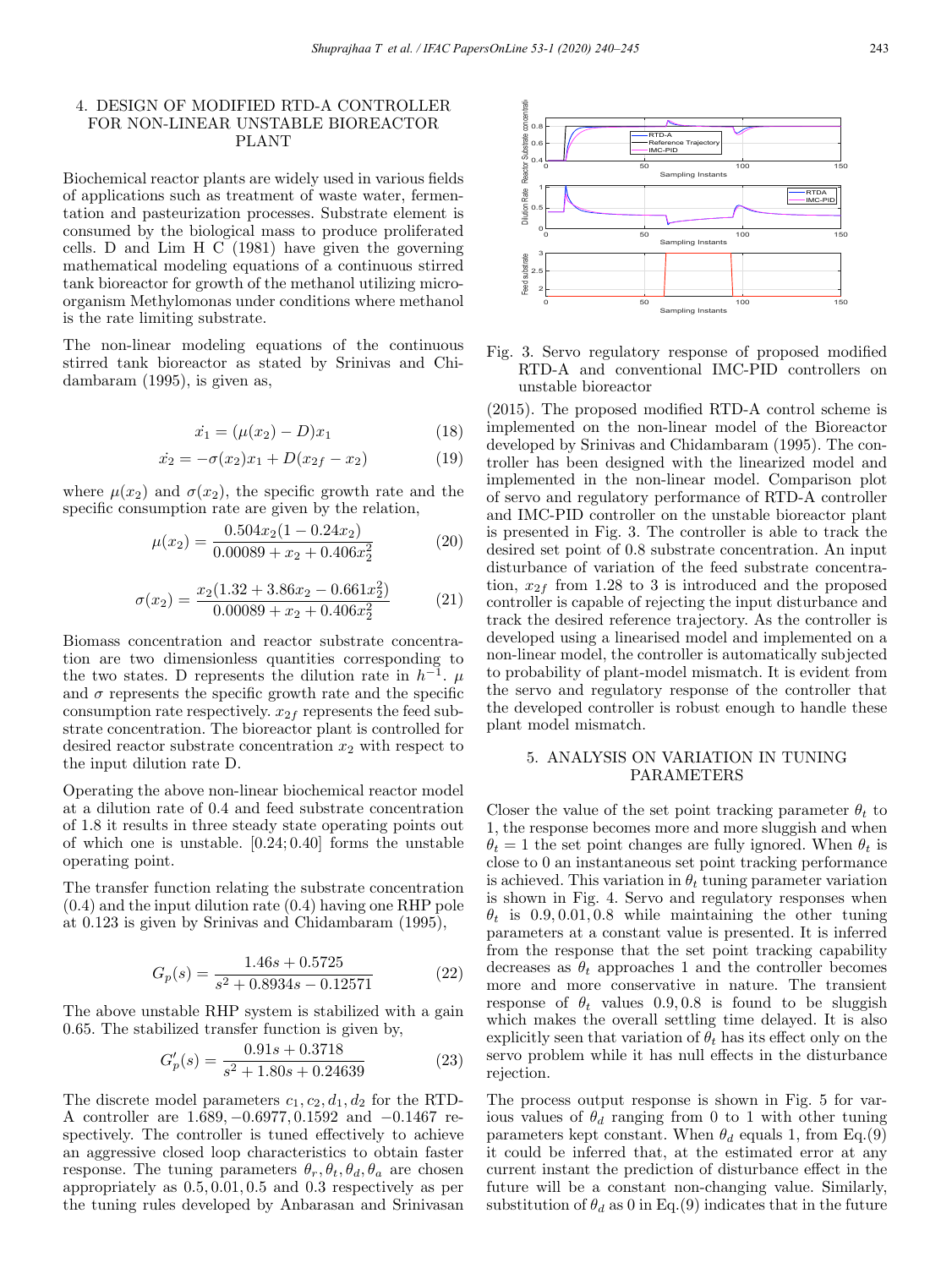

Fig. 4. Process output with respect to variation in set point tracking parameter



Fig. 5. Process output with respect to variation in disturbance rejection parameter

instants, the disturbance evolving as an increasing ramp. Thus,  $\theta_d$  must be tuned to lie close to 0 to achieve an aggressive disturbance rejection capability and vice versa.

Fig. 6 showcases the plant response for fixed values of  $\theta_t$ ,  $\theta_d$ and  $\theta_a$  with various values of  $\theta_r$ , the robustness tuning parameter. Plant model mismatch is handled by  $\theta_r$ . From the plot in Fig. 6, it is evident that the controller has aggressive robustness capability when  $\theta_r$  lies close to 0.  $\theta_r$ is chosen to lie close to 1 when heavy effective filtering is required in case where there is significant model mismatch and the integrity of the model is not assured. It should be noted from Eq.(10) that selection of  $\theta_r$  exactly equal to 0, there is nil model mismatch which is physically not realizable. Similarly, applying  $\theta_r$  equal to 1, indicates that the model is developed with ignorance of process knowledge. This implies that selection of  $\theta_r$  equal to 0 results in extreme problems in robust stability while  $\theta_r$ equal to 0 results in steady state offset issues.

 $\theta_a$ , the aggressiveness tuning parameter lies between 0 and 1. The prediction horizon is directly related to the aggressiveness tuning parameter,  $\theta_a$ . When  $\theta_a$ , is small and lies close to 0, it results in smaller prediction horizon assuring a better estimating capability. As  $\theta_a$ , approaches 1, N also increases proportionally and when  $\theta_a$  is made equal to 1, the prediction horizon becomes infinite resulting in conservative aggressiveness of the controller. This aggressiveness of the controller is evident from Fig. 7,



Fig. 6. Process output with respect to variation in robustness parameter



Fig. 7. Process output with respect to variation in aggressiveness parameter

where  $\theta_a$  is varied while having constant values for the other tuning parameters.

## 6. CONCLUSION

Modified RTD-A controller suitable for unstable process has been designed and developed. Suitable proportional controller gain is chosen for the inner loop stabilization of the unstable process. The efficiency of the proposed modified RTD-A control scheme is exhibited via an illustrative numerical example and a non-linear unstable continuous stirred tank bioreactor plant. Comparison of the results with the conventional IMC-PID controller showcases the supremacy of the proposed control strategy in terms of servo and regulatory performances.

#### ACKNOWLEDGEMENTS

This publication is an outcome of the Research and Development work undertaken in the project under the Visvesvaraya Ph.D scheme of Ministry of Electronics and Information Technology, Government of India, being implemented by the Digital India Corporation (formerly Media Lab Asia).

#### REFERENCES

Anbarasan, K. and Srinivasan, K. (2015). Design of rtda controller for industrial process using sopdt model with minimum or non-minimum zero. *ISA Trans.*, 57, 1231– 244.